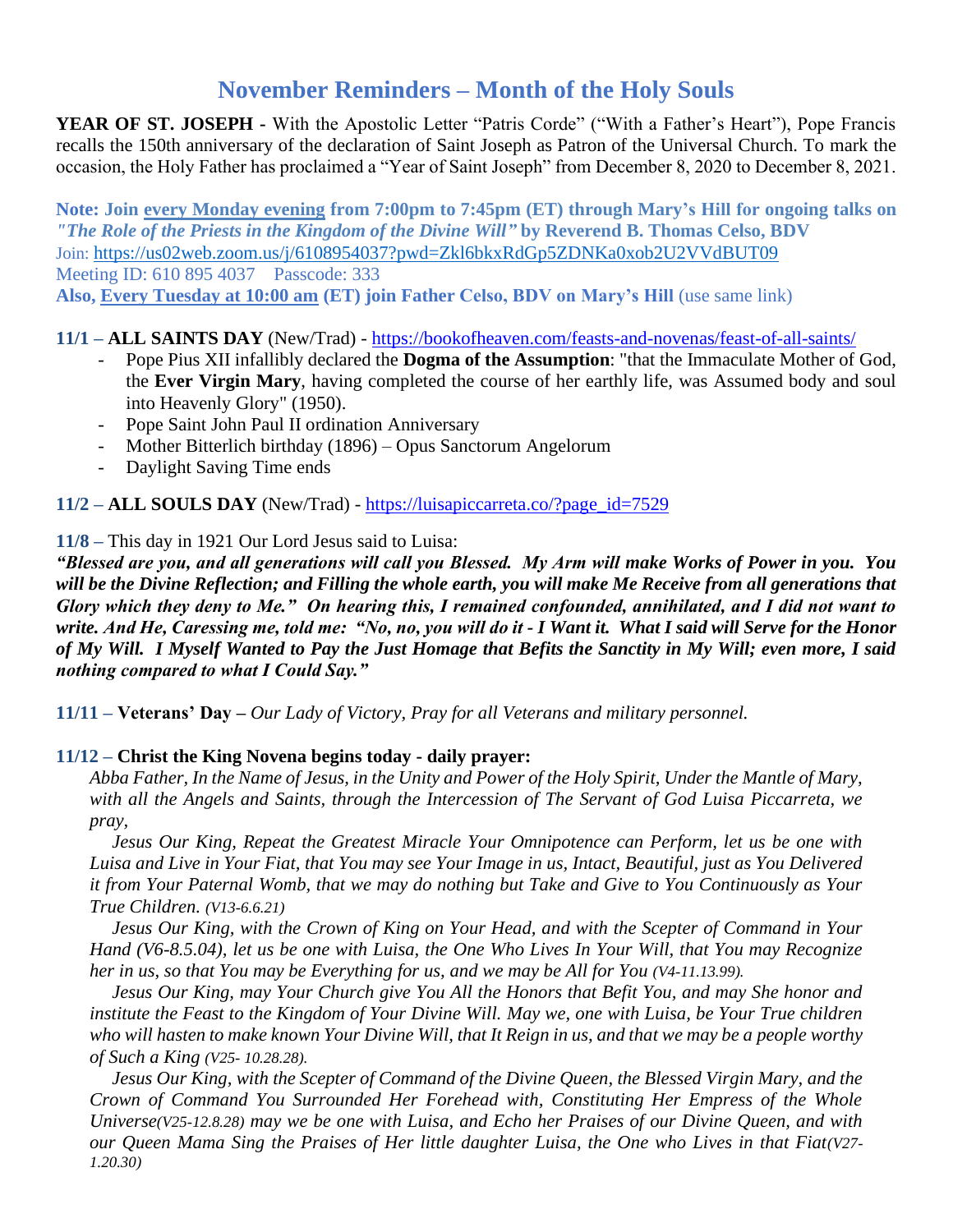*Jesus Our King, as Luisa Received the Right to Possess within her soul the Kingdom of the Divine Will, as well as the Right to take in hand the Scepter of Command with Absolute Dominion (V22-8.28.27), let us be one with her in binding our love in all the Divine Acts, returning to You the Right of Justice that Your Will Demands (V6-8.5.04). With these Links of Connection of All Divine Acts, we ask You to Give us the Right that the Divine Will Reign in us, Your children. Then, no evil shall harm those kept in the Custody of Our Lady, Mother and Queen, through our little mama Luisa, always Sheltered and Defended (V33-6.6.35).*

*Please Take our humble prayer and make it Your Command. May all be Accomplished and Completed in Your Most Holy Divine Will. We Believe! We Receive! Fiat! Amen! So Be It!*

 - for additional Novena and Readings: [https://bookofheaven.com/feasts-and-novenas/feast-of-christ](https://bookofheaven.com/feasts-and-novenas/feast-of-christ-the-king-and-novena/)[the-king-and-novena/](https://bookofheaven.com/feasts-and-novenas/feast-of-christ-the-king-and-novena/)

 - find the full booklet here: [https://luisapiccarreta.me/wp-content/uploads/2017/11/Christ-The-King-](https://luisapiccarreta.me/wp-content/uploads/2017/11/Christ-The-King-Revised-for-Web-w-Security11-13-2017-6.pdf)[Revised-for-Web-w-Security11-13-2017-6.pdf](https://luisapiccarreta.me/wp-content/uploads/2017/11/Christ-The-King-Revised-for-Web-w-Security11-13-2017-6.pdf)

**11/13 – Archbishop +Cassati asks the Prefect of the Doctrine of the Faith, Cardinal Ratzinger (Pope Benedict XVI), to copy the Volumes of Luisa from the Archives in 1995, after which the writings were released to the world.**

**- final Apparition of Our Lady of Garabandal to Conchita (1965).**

**11/20** - **On November 20, 1994 on the Feast of Christ the King, in the Mother Church of Corato, Italy, Mons. Carmelo Cassati, Archbishop of Trani-Barletta-Bisceglie, having received the "non obstare" from the Holy See, blessed the opening of the Cause of Beatification and Canonization of the Servant of God Luisa Piccarreta, secular third order Dominican.** With the Archbishop himself as president of the Ecclesiastical Tribunal, joined by enthusiastic faithful from southern Italy and from around the world, Luisa began her triumphal journey toward the Honors of the Altar. - [https://luisapiccarreta.co/?page\\_id=639](https://luisapiccarreta.co/?page_id=639)

**11/21** – **CHRIST, KING OF THE UNIVERSE** (New) Echo the Command Prayer from Nov. 12 <https://bookofheaven.com/christ-the-king/>

#### **V25 – 10.28.28** – *How all that has been done by God has not been taken by the creature. Works of Jesus. The Feast of Christ the King, prelude of the Kingdom of the Divine Will.*

After this, I was thinking about today's Feast—that is, the Feast of Christ the King; and my Sweet Jesus, moving in my interior, told me: "My daughter, the Church does nothing but intuitively grasp what She must know on My Divine Will and how Its Kingdom must Come. Therefore, this Feast is the prelude of the Kingdom of My Divine Fiat. Indeed, the Church is doing nothing other than honoring My Humanity with those Titles that, by Right, are Due to It; and when She has given Me all the Honors that Befit Me, She will move on to honor and to institute the Feast to the Kingdom of My Divine Will, by which My Humanity was animated.

"The Church proceeds step by step, and now She institutes the Feast to My Heart, now She consecrates the century, in all solemnity, to Christ the Redeemer, and now She moves on, with greater solemnity, to institute the Feast to Christ the King. Christ the King means that He must have His Kingdom, He must have peoples worthy of such a King. And who will ever be able to form for Me this Kingdom if not My Will? Then, yes, will I be able to say: 'I have My people—My Fiat has formed it for Me.'

"Oh! if the leaders of the Church knew what I have Manifested to you about My Divine Will, what I want to do, Its Great Prodigies, My Yearnings, My Sorrowful Heartbeats, My Anguishing Sighs, for I want My Will to Reign, to make everyone Happy, to Restore the human family—they would feel that in this Feast of Christ the King is nothing other than the Secret Echo of My Heart that, Echoing in them, without their knowing it, has them institute for Me the Feast of Christ the King in order to call their attention and reflection: Christ the King…. And His True people—where are they? "And they would say: 'Let us hasten to make His Divine Will known; let us let It Reign, that we may give a people to Christ the King, whom we have called so. Otherwise, we have honored Him with words, but not with facts."